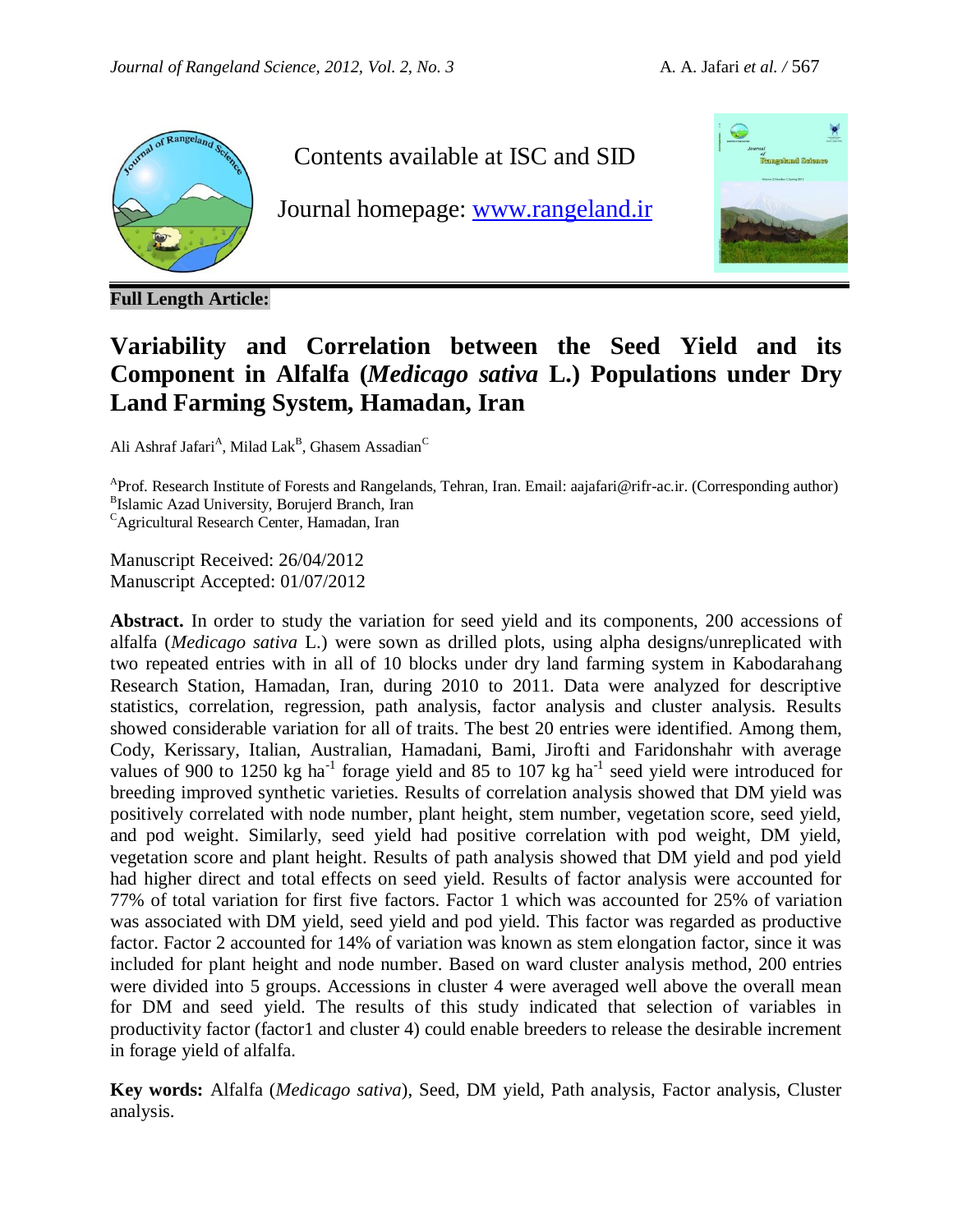#### **Introduction**

Alfalfa (*Medicago sativa*) is originated from Iran and it is one of the most important forage species with cultivated area 600.000 ha with average annual 7200  $Kg$  ha<sup>-1</sup> DM yield. Alfalfa is grown in arid and semiarid regions for forage and requires large amount of water for high production. Therefore, improvement of alfalfa under dry land farming system could be effective to achieve varieties for profitable production in these zones. Although, drought reduces the herbage yield of all legumes, alfalfa has the greatest yield potential in drought (Peterson *et al.,* 1992).

In alfalfa breeding programs for improved DM yield, it is very important the knowledge of new varieties seed production and its relationships with forage yield. Knowledge of correlations between traits of interest is useful in designing an effective breeding program for a crop. Complex plant characters, such as yield, are quantitatively inherited and influenced by genetic as well as genotype by environment interaction effects. Therefore, selection for seed or DM yield alone may not be the best criterion to improve seed or/and DM production. Hence, it is also important to study correlations between agronomic traits, which may have high heritability, and yield, which has low heritability (Falconer and Mackay, 1996). Moreover, assessment of divergence genetic materials is also vital to success of designed to exploit gene recombination. Strong positive relationships have been found between genetic distance and hetrosis in broad range of crop species (Humphreys, 1991). Measure of genetic distance should have more value to breeding when based on a broad range of traits relevant to breeding objectives.

Mousavi *et al.,* (2010) in study of genetic diversity in 140 domestic and foreign ecotypes of alfalfa, found positive correlations between DM yield with both stem number and plant height. They grouped ecotypes into 8 clusters. However, their cluster analysis did not separate Iranian ecotypes from foreign ecotypes. Bolanos-Aguilar *et al.,* (2002) found positive correlated between seed yield with both DM yield (r=0.94) and pods weight (r=0.91). They suggested that pods seed weight appeared to have a strong genetic association with seed yield. In contrast, Benabderrahim *et al.,* (2009) showed that seed yield is negatively correlated to DM yield (-0.31). Similarly, Huyghe *et al.,* (2001) found no genetic correlation between seed yield and the DM yield suggesting that breeding for a higher seed yield should not decrease the forage production.

Bolaños-Aguilar *et al.,* (2000) showed that seed weight per inflorescence had high correlations with seed yield and suggested the possibility of using the seed weight per pod as a selection criterion. Sengul and [Sengul](http://ascidatabase.com/author.php?author=Meryem%20Sengul&last=) (2006) found significant correlation of [seed yield](http://www.scialert.net/asci/result.php?searchin=Keywords&cat=&ascicat=ALL&Submit=Search&keyword=seed+yield) with plant height, pods number, plant height and suggested that plant height may be good selection criteria to improve [seed yield](http://www.scialert.net/asci/result.php?searchin=Keywords&cat=&ascicat=ALL&Submit=Search&keyword=seed+yield) of alfalfa cultivars. DM yield were positively correlated with those for plant height, stem number, node number, and vegetation score (Jafari *et al*., 2003; Davodi *et al*., 2011; Riday and Brummer, 2004). Both stem number and plant height were positively correlated with vegetation score (Davodi *et al*., 2011).

Alfalfa has an important role in forage production in Iran, little breeding work has been done on alfalfa seed production under dry land condition. Rausch (1964) reported a range from 0 to 44 g of seed per plant measured on 1301 individual plants of alfalfa. Bolaños-Aguilar *et al.,* (2002) in evaluation of 12 cultivars of alfalfa at four locations across France found mean seed yield 801 kg ha<sup>-1</sup>. They obtained the lowest seed yields in the establishing year. Jafari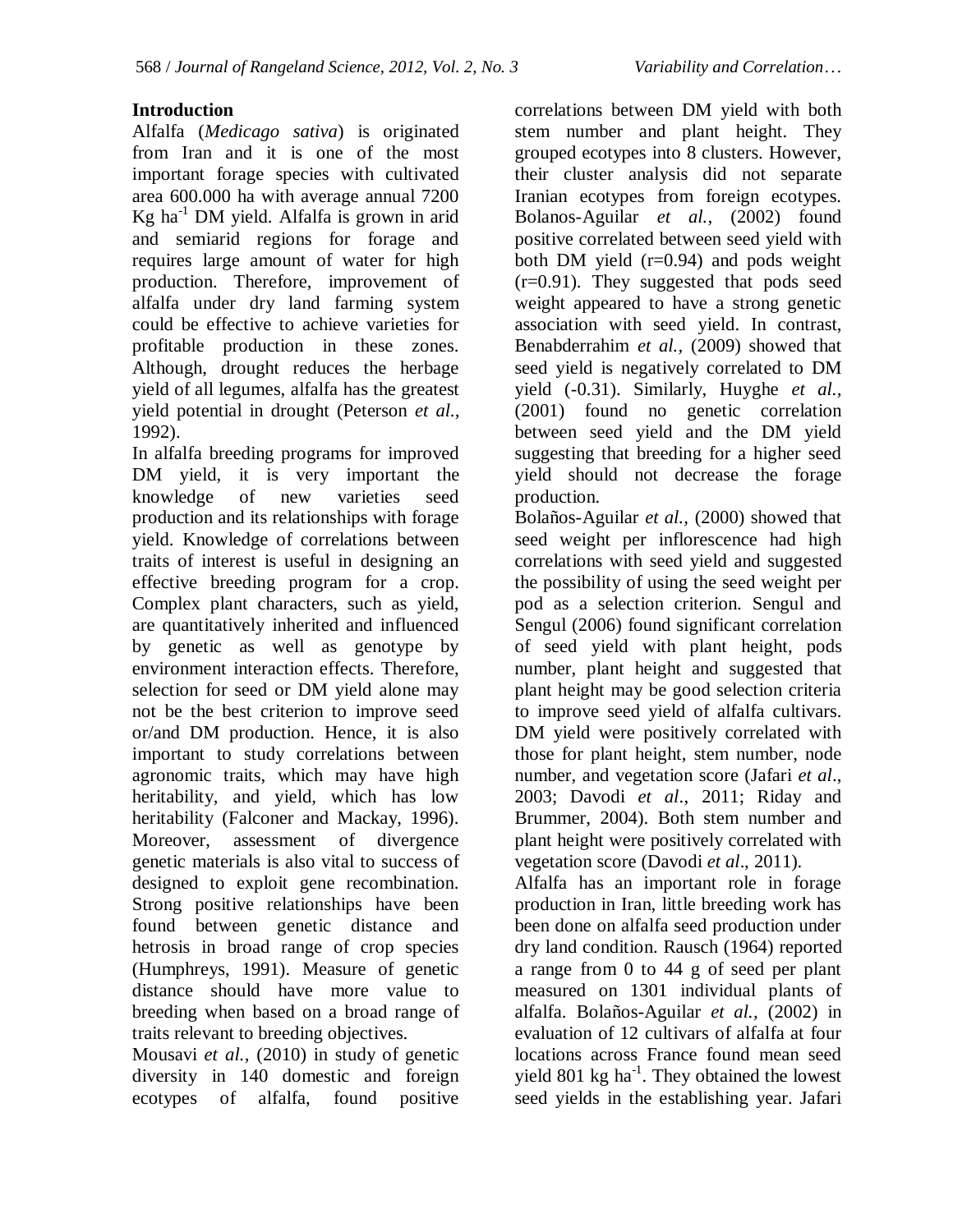(2010) in irrigation trial in Karaj, Iran, reported mean seed yield of 700 and 370  $kg$  ha<sup>-1</sup> for spaced plants and sward.

This research project was conducted to determine the pattern of variation and correlation between seed yield and its components in 200 alfalfa populations under dry land farming system, and to classify the germplasm into similar groups and to identify genetic distance of ecotypes in order to exploit heterosis in the breeding programs.

## **Materials and Methods**

A total of 200 accessions of alfalfa (*Medicago sativa* L.) provided from natural resource gene bank based in research institute of forests and rangelands of Iran were examined. Due to a great number of evaluated accessions, the alpha design was used (Patterson and Williams, 1976). Seeds were sown as drilled plot under dry land farming system using alpha designs/ unreplicated with 2 repeated entries within all of 10 blocks in, Hamadan, Iran, during 2008 to 2010 year.

From total accessions, 155 accessions were domestic and 45 foreign accessions originate from Italy, Hungary, Turkey, France, USA, Kazakhstan, and Australia. In the establishment year no measurement was taken. The evaluation for DM yield and quality traits were carried out in the second year 2009 (Davodi *et al.,* 2011). The data of present study were collected for the only cut in the third year of experiment for the following traits:

- 1) Plant height (cm) was average of ten measurements taken on random plants as they stood naturally in the field.
- 2) Stem number was measured as the number of tillers in a 25×25 cm frame.
- 3) Vegetation score in each plot was recorded visually from 1 to 5, while 1 was very week green cover and 5 was

the highest growth rate during growth seasons.

- 4) Node number was average of ten measurements taken on random stems per plot.
- 5) Plant diameter (cm) was measured the diameters of five random spaced plants per plot.
- 6) DM yield was determined by cutting each plot. Then the samples were air dried and DM yield was expressed as Kg ha $^{-1}$ .
- 7) Pod weight was determined by cutting each plot, then they were air-dried, the pods were separated and weighted as g  $\overline{p}$ lant<sup>-1</sup>.
- 8) Seed yield was determined by cutting each plot, then they were air-dried, threshed and the seed were cleaned and weighted as  $Kg$  ha<sup>-1</sup>.

All of the 200 accessions (unreplicated design with 2 control entries) were adjusted by using the mean yield of the neighboring checks and Agrobase Software (Mulitze, 2004). Phenotypic correlation was determined between traits. Estimation of factor loading was based on data averaged over replications on 12 characteristics of 200 genotypes using MINITAB 16. The numbers of factors were estimated using principal components extraction and varimax rotation method. The factor loading of rotated matrix, the percentage variability explained by each factor and the commonalties for each variable were determined.

## **Results and Discussion**

In order to control the soil fertility gradients, an analysis of variance was made among 10 incomplete blocks (two control varieties). The results showed no significant differences among blocks for all of traits except for DM yield and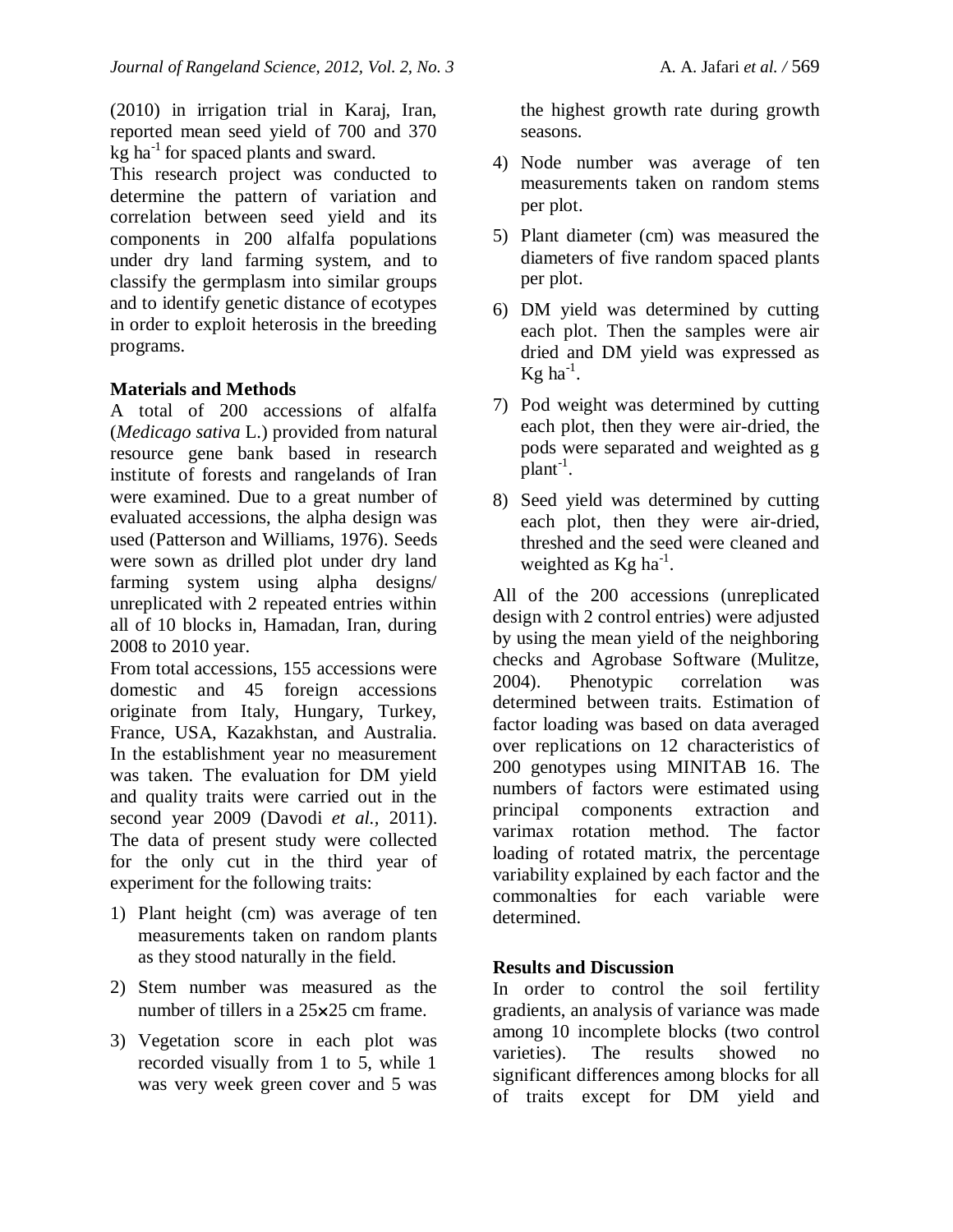vegetation score characteristics (Table 1). This indicated that there were similar soil fertility slops for all of 200 entries. However, all of the 200 accessions were adjusted by using the mean yield of the neighboring checks and Agrobase Software (Mulitze, 2004). All of multivariate analyses were made on adjusted data. Results of statistics parameter as (mean, maximum, minimum, standard error, standard deviation and Coefficient of Variation CV%) on average values of morphological traits and seed yield of 200 accessions of alfalfa are shown in(Table 2). The Coefficient of Variation (CV %) was high for Pod weight and Seed yield (Table 2). It was found that DM yield variation ranged from 225 to 1214  $Kg$  ha<sup>-1</sup> with average values of 554 Kg ha<sup>-1</sup> (Table 2). Seed yield variation ranged from 0 to 109.1 with mean of 31.03 (Table 1). These values indicate a good variation of DM, seed yield and other agronomic traits in alfalfa genetic resources. The published data for seed yield are higher than present study. For example, Rausch (1964) reported a range from 0 to 44 g of seed per plant (equal to 0 to 440 kg ha-1 ). Bolaños-Aguilar *et al.,* (2002) in France found mean seed yield of 801 kg ha-1 and another trial Bolaños-Aguilar *et al.,* (2000) found the large range of variation for seed yield among 214 genotypes a range of 0.30 to 30.75 g of seed per plant. More recently Jafari (2010) in irrigation trial in Karaj, Iran, reported mean seed yield of 700 and 370 kg ha<sup>-1</sup> for spaced pants and sward. The reason of lower seed yield in present study is due to dry land farming condition and relatively lower precipitation in the growing season than annual precipitation (330 mm). The means of 20 superior accessions out of 200 accessions for both seed and DM yield are present in (Table 3). Results showed a vast heterogeneity among accessions during seasonal growing under dry land faming system for all of examined traits. Three

foreign accessions as Cody, Sarborideh and Kerissary with average values (1215, 1145 and 965 Kg ha<sup>-1</sup>) and (94.7, 107.6 and 98.9  $Kg$  ha<sup>-1</sup>) and three domestic accessions as: Bami, Jirofti and 30 year-fridan with average values of (1188, 1024 and 1007 Kg ha<sup>-1</sup>) and (104.0, 87.1 and 84.5 Kg ha<sup>-1</sup>) had the highest values of DM yield and seed yield, respectively.

Phenotypic correlations coefficients were positive and significant among DM yield with those for plant height, stem number, node number and vegetation score, pod weight and seed yield. Jafari *et al.,* (2003) and Riday and Brummer (2004) and Davodi *et al.*, (2011) found the same relationships among DM yield with those for plant height, stem number, node number and vegetation score and suggested that these yield components may be good selection criteria to improve DM yield of alfalfa.

The same trends as DM yield were observed for relationships among vegetation score and plant height with the other traits. Both traits were positively correlated with stem number, pod weight, node number and seed yield (Table 4). This result was in agreement with Davodi *et al.,* (2011) that found positive correlations between stem number and plant height and vegetation score.

Seed yield were positively correlated with DM yield, vegetation score, plant height, node number and pod weight (Table 4). Bolaños-Aguilar *et al.,* (2002) found positive correlated between seed yield with both DM yield and pods weight. In contrast, Benabderrahim *et al.,* (2009) found negative correlation and Huyghe *et al.,* (2001) found no correlations, between seed yield and DM yield. Bolaños-Aguilar *et al.,* (2000) and [Sengul a](http://ascidatabase.com/author.php?author=Suleyman%20Sengul&last=)nd [Sengul](http://ascidatabase.com/author.php?author=Meryem%20Sengul&last=) (2006) found positive and significant correlation between [seed yield](http://www.scialert.net/asci/result.php?searchin=Keywords&cat=&ascicat=ALL&Submit=Search&keyword=seed+yield) and pods number.

The results of stepwise regression analysis for seed as dependant and other traits as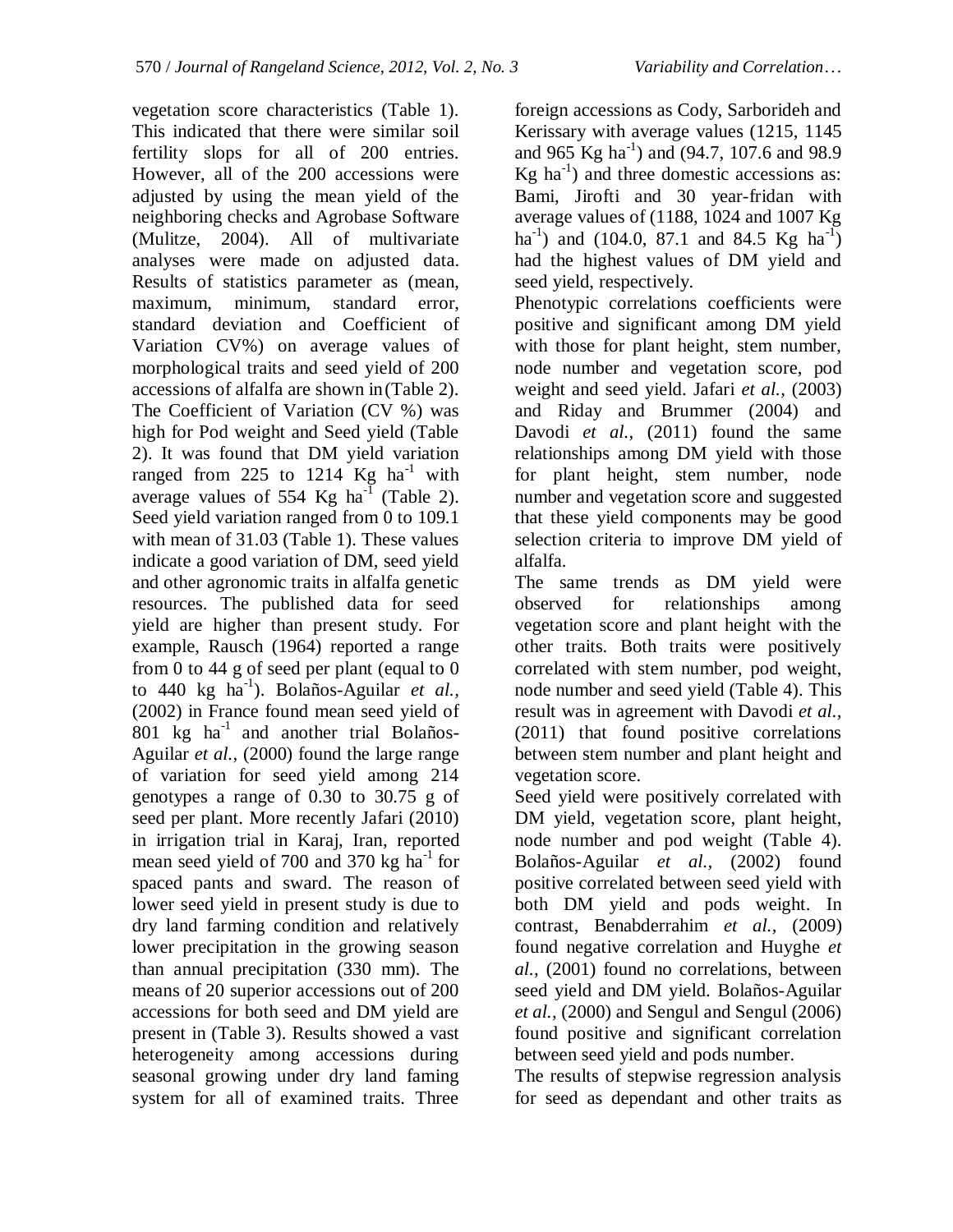independent variables showed significant effects of pod weight, DM yield, vegetation score, stem number and plant height on seed yield. There was a good agreement between the results of correlation and regression analysis. Results of path analysis for seed yield as dependent variable indicated that DM yield and pod weight had positively direct effect and plant height indirect effect on seed yield. [Sengul a](http://ascidatabase.com/author.php?author=Suleyman%20Sengul&last=)nd [Sengul](http://ascidatabase.com/author.php?author=Meryem%20Sengul&last=) (2006) found significant correlation of [seed yield](http://www.scialert.net/asci/result.php?searchin=Keywords&cat=&ascicat=ALL&Submit=Search&keyword=seed+yield) with plant height, pods number. There results of present study indicated that positive direct effect of DM yield and pod weight suggested that these [yield components](http://www.scialert.net/asci/result.php?searchin=Keywords&cat=&ascicat=ALL&Submit=Search&keyword=yield+components) may be good selection criteria to improve [seed yield](http://www.scialert.net/asci/result.php?searchin=Keywords&cat=&ascicat=ALL&Submit=Search&keyword=seed+yield) of alfalfa cultivars.

The factor analysis was performed based on principal components extraction and varimax rotation method. Table 6 shows the contribution of different significant characteristics to each factor. The axes represented 77% of total variance for five first factors. Factor 1, which accounted for 25% of variation, was associated with pod weight, seed yield and DM yield. This factor was regarded as productivity factor. Factor 2 which accounted for 14% of variation was named as canopy height factor since it related to node number and, plant height. For the third factor (stem number) forth factor (plant diameter) and fifth factor (vegetation score) important characters.

Based on ward cluster analysis, 200 entries were divided into 5 groups (Fig. 1 and Table 8). Accessions in clusters 4 averaged well above the overall mean for all of traits except stem number and plant diameter. This cluster was ranked as higher for both seed and forage production. The results of cluster analysis did not well group the populations with different geographical origin in the same cluster. Alfalfa is believed to belong to Caucasus region: northeastern Turkey, Turkmenistan and north western Iran; thus, it can be supposed that the European ecotypes have been introduced from Iran and adapted to the climate conditions of Europe countries. In similar results, Tucak *et al.,* (2009) using cluster analysis of 27 populations of alfalfa form different region, in most cases found no agreement between geographical originated areas and grouping in the same clusters. The results of this study indicated that selection of variables in productivity factor (factor 1) could enable breeders to release the desirable increment in forage yield of alfalfa. The main positive traits determining the seed yield in alfalfa growing in dry land farming system were pods weight DM yield followed by plant height.

|                     | Table 1. Results of analysis of variance among check genotypes $(n=24)$ to control block soil |  |  |  |
|---------------------|-----------------------------------------------------------------------------------------------|--|--|--|
| fertility gradients |                                                                                               |  |  |  |

| - 700                                       |                                   |      |          |                                                                |            |     |      |      |
|---------------------------------------------|-----------------------------------|------|----------|----------------------------------------------------------------|------------|-----|------|------|
| S.O.V.                                      | DF Vegetation Plant Stem Plant DM |      |          |                                                                |            | Pod | Seed | Node |
|                                             | Score                             |      |          | Height No. Diameter Yield Weight Yield No.                     |            |     |      |      |
| Between blocks $11 \quad 0.742^{\text{ns}}$ |                                   |      |          | $50.7ns$ $22.5ns$ $22.4ns$ $42404ns$ $1899ns$ $268ns$ $3.21ns$ |            |     |      |      |
| Error                                       | 12 0.856                          | 34.3 | 106 19.3 |                                                                | 46345 2576 |     | 296  | 3.58 |

ns=there is no significant differences between blocks.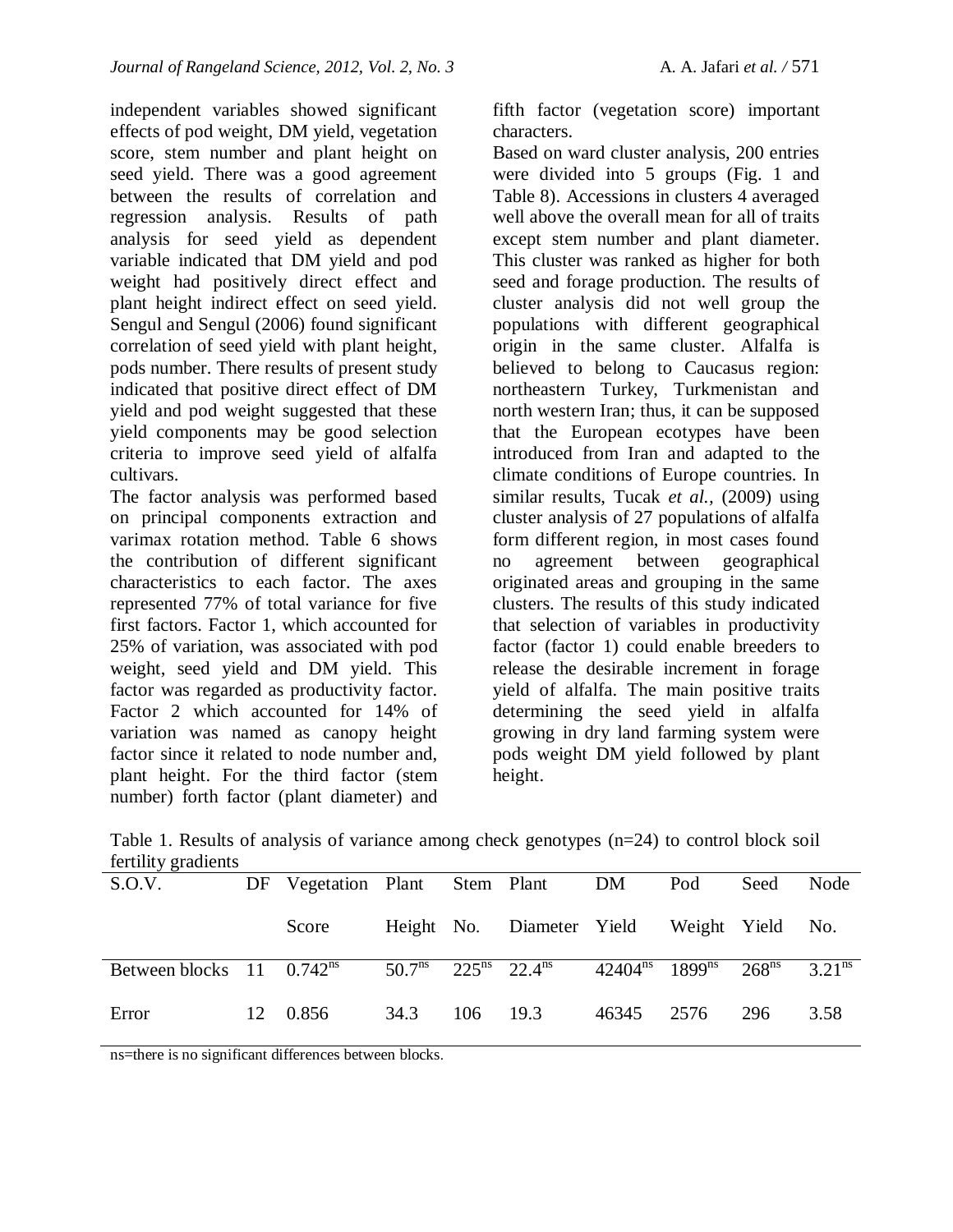| от апапа<br>Trait name    | Mean  | <b>MIN</b> | MAX    | <b>SE</b> | SD    | CV(%) |
|---------------------------|-------|------------|--------|-----------|-------|-------|
| DM yield $(Kg ha^{-1})$   | 554.0 | 225.3      | 1214.9 | 14.0      | 217.2 | 39.2  |
| Vegetation score          | 2.02  | 0.62       | 4.71   | 0.05      | 0.76  | 37.8  |
| Plant height (cm)         | 28.78 | 18.4       | 46.1   | 0.35      | 5.46  | 19.0  |
| Stem number               | 89.94 | 61.8       | 124.7  | 0.88      | 13.63 | 15.2  |
| Plant diameter (cm)       | 24.61 | 10.7       | 36.9   | 0.35      | 5.38  | 21.9  |
| Pod weight $(g)$          | 72.65 | 5.00       | 400.0  | 5.36      | 83.10 | 94.4  |
| Seed yield $(Kg ha^{-1})$ | 31.03 | 0.00       | 109.1  | 1.35      | 20.94 | 67.5  |
| Node number               | 8.10  | 3.84       | 13.98  | 0.14      | 2.23  | 27.5  |

Table 2. Mean, maximum, minimum, standard error, standard deviation and Coefficient of Variation (CV%) on average values of morphological traits and seed yield of 200 accessions of alfalfa

| Table 3. Means comparison among 20 superior genotypes of alfalfa for both seed and DM |  |  |  |  |  |
|---------------------------------------------------------------------------------------|--|--|--|--|--|
| yield out of 200 accessions of alfalfa                                                |  |  |  |  |  |

| Genotypes<br>Name | Origin           | ${\rm DM}$<br>Yield<br>$(Kg ha^{-1})$ | Seed<br>Yield<br>$(Kg ha^{-1})$ | Vegetation<br>Score | Stem<br>Number | Plant<br>Height<br>(cm) | Node<br>Number | Plant<br>Diameter<br>(cm) | Pod<br>Weight<br>(g.) |
|-------------------|------------------|---------------------------------------|---------------------------------|---------------------|----------------|-------------------------|----------------|---------------------------|-----------------------|
| Cody              | Foreign          | 1215                                  | 94.7                            | 2.6                 | 117            | 37.6                    | 11.8           | 23.4                      | 338.6                 |
| Bami              | Bam (IR)         | 1188                                  | <b>104.0</b>                    | 2.6                 | 101            | 41.1                    | 11.3           | 23.9                      | 384.0                 |
| Sarborideh        | Australian       | 1145                                  | <u>107.6</u>                    | 4.3                 | <u>112</u>     | 36.6                    | 11.5           | 20.2                      | 383.8                 |
| Sabzavar          | Sabzavar<br>(IR) | 1085                                  | 56.5                            | 2.6                 | 106            | 34.1                    | 9.7            | 20.8                      | 102.3                 |
| E075              | Italy            | 1083                                  | 47.7                            | 2.0                 | 93             | 39.0                    | 10.7           | 30.7                      | 63.0                  |
| Yazd              | Yazd             | 1078                                  | 66.5                            | 3.5                 | 108            | 41.3                    | 11.4           | 23.0                      | <b>138.0</b>          |
| Kashan            | Kashan<br>(IR)   | 1055                                  | 71.2                            | 3.5                 | 103            | 37.8                    | 10.3           | 31.3                      | 172.9                 |
| Jiroft            | Jiroft (IR)      | <u>1024</u>                           | 87.1                            | 1.8                 | 90             | 35.3                    | 9.5            | 24.8                      | 267.0                 |
| Local             | Iran             | <b>1018</b>                           | 59.2                            | 3.0                 | 89             | 34.7                    | 9.5            | 29.3                      | 98.0                  |
| 30 year           | Fridan<br>(IR)   | 1007                                  | 84.5                            | 2.8                 | 104            | 34.5                    | 10.5           | 35.7                      | 250.2                 |
| M.K               | Foreign          | 1007                                  | 51.7                            | 3.6                 | <b>115</b>     | 36.7                    | 12.7           | 27.2                      | 71.6                  |
| Kerissary         | Turkey           | 965                                   | <u>98.9</u>                     | 4.2                 | 121            | 42.9                    | 12.8           | 19.7                      | 400.0                 |
| Local             | Shahroud<br>(IR) | 929                                   | 55.5                            | 2.6                 | 86             | 27.4                    | 7.0            | 21.2                      | 90.5                  |
| Local             | Iran             | 898                                   | 63.8                            | 3.0                 | 91             | 39.5                    | 10.5           | 21.9                      | 144.4                 |
| Local             | Iran             | 876                                   | 52.9                            | 2.8                 | 100            | 28.9                    | 8.2            | 17.8                      | 84.4                  |
| West Azar         | Iran             | 874                                   | 85.6                            | $2.2\,$             | 102            | 32.1                    | 11.7           | 22.2                      | 332.0                 |
| Cody              | Esfahan<br>(IR)  | 841                                   | 79.7                            | 2.8                 | 95             | 31.3                    | 7.2            | 23.8                      | 373.0                 |
| Damghan           | Iran             | 841                                   | 49.2                            | 2.3                 | <u>111</u>     | 36.8                    | 8.5            | 28.8                      | 96.2                  |
| Local             | Fridan<br>(IR)   | 840                                   | 45.5                            | 3.0                 | 82             | 42.0                    | 11.1           | 16.5                      | 48.5                  |
| Control 1         | Iran             | 815                                   | 39.2                            | 2.9                 | 99.6           | 36.2                    | 10.5           | 26.3                      | 74.0                  |
| Control 2         | Iran             | 763                                   | 39.3                            | 2.7                 | 97.0           | 36.5                    | 11.3           | 26.4                      | 81.5                  |

The means of genotypes with bold and underlined values are significantly higher than that of controls.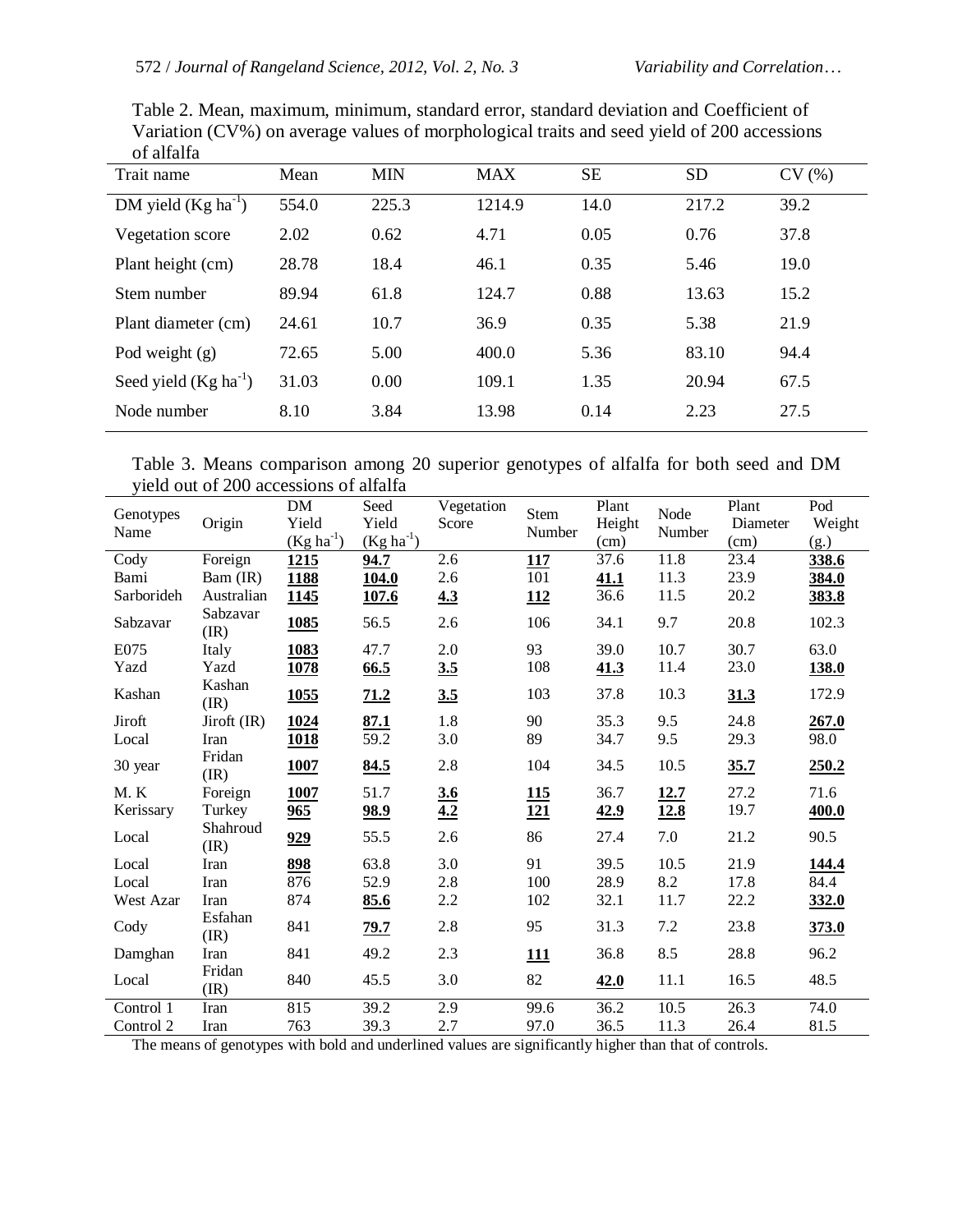| <b>Traits Name</b>     | DM Yield<br>$(kg ha^{-1})$ | Vegetation<br>Score | Plant<br>Height<br>(cm) | <b>Stem</b><br>Number | Plant<br>Diameter<br>(cm) | Pod<br>Weight<br>(g) | Seed<br>Yield<br>$(kg ha^{-1})$ |
|------------------------|----------------------------|---------------------|-------------------------|-----------------------|---------------------------|----------------------|---------------------------------|
| Vegetation score       | $0.62***$                  |                     |                         |                       |                           |                      |                                 |
| Plant height (cm)      | $0.72***$                  | $0.51***$           |                         |                       |                           |                      |                                 |
| Stem number            | $0.37***$                  | $0.56^{**}$         | $0.36^{**}$             |                       |                           |                      |                                 |
| Plant diameter (cm)    | 0.06                       | 0.09                | 0.03                    | 0.07                  |                           |                      |                                 |
| Pod weight $(g)$       | $0.46***$                  | $0.33***$           | $0.28^*$                | 0.13                  | $-0.02$                   |                      |                                 |
| Seed yield $(kg ha-1)$ | $0.70***$                  | $0.50^{**}$         | $0.45***$               | 0.22                  | 0.01                      | $0.92**$             |                                 |
| Node number            | $0.48***$                  | $0.32^*$            | $0.66$ **               | 0.22                  | $-0.04$                   | 0.14                 | $0.25^*$                        |

Table 4. Correlation between seed yield and other traits of alfalfa

\*, \*\*= Coefficients of correlation are significant at 5%, 1%, respectively.

| Table 5. Results of stepwise regression analysis for seed yield as dependant variables and |                     |  |  |  |
|--------------------------------------------------------------------------------------------|---------------------|--|--|--|
| other traits as independent variables extracted from means of data                         |                     |  |  |  |
| <b>Equation Components</b>                                                                 | Stenwise Regression |  |  |  |

| Equation Components     | Stepwise Regression |         |         |         |          |  |  |  |
|-------------------------|---------------------|---------|---------|---------|----------|--|--|--|
|                         | Step1               | Step2   | Step3   | Step4   | Step5    |  |  |  |
| Constant                | 14.20               | $-1.53$ | $-2.59$ | 1.72    | 4.07     |  |  |  |
| Pod weight $(g)$        | 0.23                | 0.19    | 0.19    | 0.19    | $0.19**$ |  |  |  |
| DM yield $(kg ha^{-1})$ |                     | 0.03    | 0.03    | 0.03    | $0.03**$ |  |  |  |
| Vegetation score        |                     |         | 1.27    | 1.87    | $1.94**$ |  |  |  |
| Stem number             |                     |         |         | $-0.06$ | $-0.06*$ |  |  |  |
| Plant height (cm)       |                     |         |         |         | $-0.15*$ |  |  |  |
| R square                | 84.56               | 92.22   | 94.35   | 94.46   | 94.53    |  |  |  |

\*, \*\*= Coefficients of regressions are significant at 5%, 1%, respectively.

|  |  | Table 6. Results of path analysis for partitioning of total correlation between seed yield and |  |  |  |  |
|--|--|------------------------------------------------------------------------------------------------|--|--|--|--|
|  |  | other important traits into direct and indirect effects                                        |  |  |  |  |

| <b>Traits Name</b>      | Direct  |                | Indirect Effect Via |         |             |          |         |         |             |  |  |
|-------------------------|---------|----------------|---------------------|---------|-------------|----------|---------|---------|-------------|--|--|
|                         | Effect  | DM             | Vegetation.         | Plant   | <b>Stem</b> | Plant    | Pod     | Node    | Correlation |  |  |
|                         |         | Yield          | Score               | Height  | Number      | Diameter | Weight  | Number  |             |  |  |
|                         |         | $(Kg ha^{-1})$ |                     | (cm)    |             | (cm)     | (g)     |         |             |  |  |
| DM yield $(Kg ha^{-1})$ | 0.35    |                | 0.05                | $-0.01$ | $-0.01$     | 0.01     | 0.34    | $-0.01$ | 0.70        |  |  |
| Vegetation score        | 0.07    | 0.22           |                     | $-0.01$ | $-0.02$     | 0.00     | 0.25    | $-0.01$ | 0.50        |  |  |
| Plant height (cm)       | $-0.02$ | 0.25           | 0.04                |         | $-0.01$     | 0.00     | 0.21    | $-0.02$ | 0.45        |  |  |
| Stem number             | $-0.04$ | 0.13           | 0.04                | $-0.01$ |             | 0.00     | 0.10    | $-0.01$ | 0.22        |  |  |
| Plant diameter          | 0.01    | 0.02           | 0.01                | 0.01    | $-0.01$     |          | $-0.02$ | 0.01    | 0.01        |  |  |
| Pod weight              | 0.74    | 0.16           | 0.02                | $-0.01$ | $-0.01$     | 0.01     |         | 0.01    | 0.92        |  |  |
| Node number             | $-0.03$ | 0.17           | 0.02                | $-0.01$ | $-0.01$     | 0.01     | 0.10    |         | 0.25        |  |  |

Residual error=0.23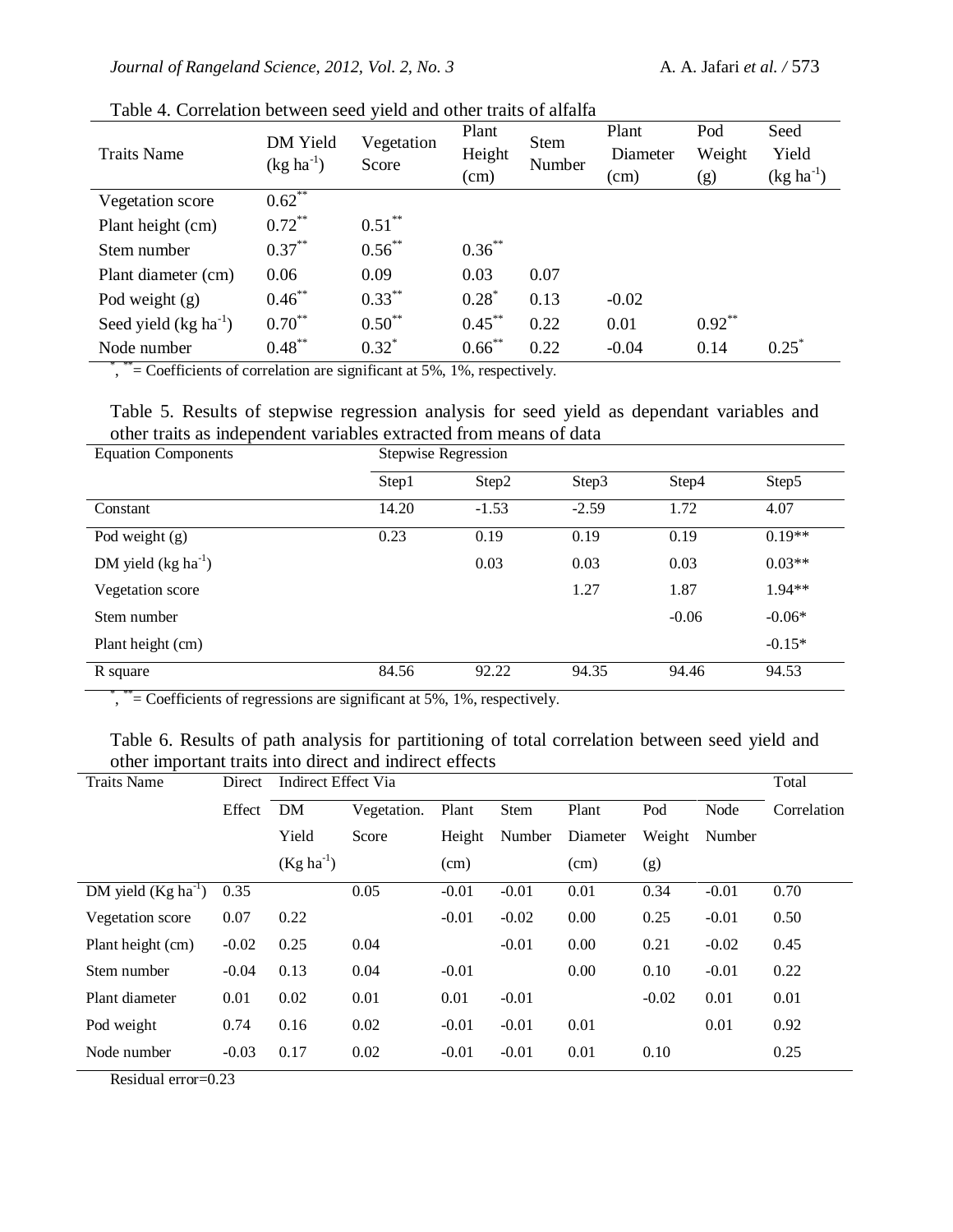| <b>Traits Name</b>    | . .<br>Factor 1 | Factor 2 | Factor 3 | Factor 4 | Factor 5 |
|-----------------------|-----------------|----------|----------|----------|----------|
| Pod weight            | 0.99            | $-0.03$  | 0.04     | 0.02     | 0.08     |
| Seed yield            | 0.90            | $-0.10$  | 0.07     | $-0.01$  | 0.20     |
| DM yield              | 0.47            | $-0.24$  | 0.16     | $-0.04$  | 0.28     |
| Node number           | 0.07            | $-0.95$  | 0.08     | 0.03     | 0.10     |
| Plant height          | 0.18            | $-0.50$  | 0.16     | $-0.01$  | 0.19     |
| Stem number           | 0.06            | $-0.08$  | 0.96     | $-0.03$  | 0.23     |
| Plant diameter        | $-0.01$         | 0.02     | 0.03     | $-0.98$  | 0.04     |
| Vegetation score      | 0.23            | $-0.13$  | 0.31     | $-0.05$  | 0.87     |
| Variance              | 2.02            | 1.15     | 1.08     | 1.00     | 0.99     |
| % of variance         | 25              | 14       | 13       | 13       | 12       |
| Cumulative % variance | 25              | 39       | 52       | 65       | 77       |

| Table 7. Factor matrix eiginvalues after varimax rotation and total variance explained for each |  |  |  |  |
|-------------------------------------------------------------------------------------------------|--|--|--|--|
| factor on 8 traits of 200 alfalfa genotypes                                                     |  |  |  |  |

The bold underlined values are the most impotent trait for each factor axes.



**Accessions**

Fig. 1. Dendrogram of 200 accessions of alfalfa by analyzing 8 traits using ward cluster analysis method

| Cluster        | DM             | Vegetation        | Plant    | <b>Stem</b>       | Plant              | pod                | Seed           | Node              |
|----------------|----------------|-------------------|----------|-------------------|--------------------|--------------------|----------------|-------------------|
| No.            | Yield          | Score             | Height   | Number            | Diameter           | Weight             | Yield          | Number            |
|                | $(kg ha^{-1})$ |                   | (cm)     |                   | (cm)               | (g)                | $(kg ha^{-1})$ |                   |
|                | 428.7c         | 1.65 c            | 25.38d   | 85.0 <sub>b</sub> | 24.56 ab           | 30.9c              | 18.82 d        | 6.56 <sub>b</sub> |
| 2              | 563.8 b        | 1.78 c            | 31.02 b  | 87.3 <sub>b</sub> | 23.20 <sub>b</sub> | 42.9 <sub>bc</sub> | 24.27 cd       | 10.15a            |
| 3              | 598.7 b        | 2.73 <sub>b</sub> | 28.21c   | 106.4 a           | 27.11a             | 62.5 b             | 31.62c         | 7.19 <sub>b</sub> |
| $\overline{4}$ | 950.7 a        | 3.28a             | 38.38 a  | 102.2 a           | $25.35$ ab         | 194.6 a            | 68.07 a        | 10.73a            |
|                | 524.5 bc       | 1.79 с            | 26.31 cd | 81.1 b            | 24.45 ab           | 198.5 a            | 56.24 b        | 7.09 <sub>b</sub> |

The means of the each row with the same letters had no differences based on DMRT ( $P \le 0.05$ ).

The bold underlined values had the higher values in the relevant clusters.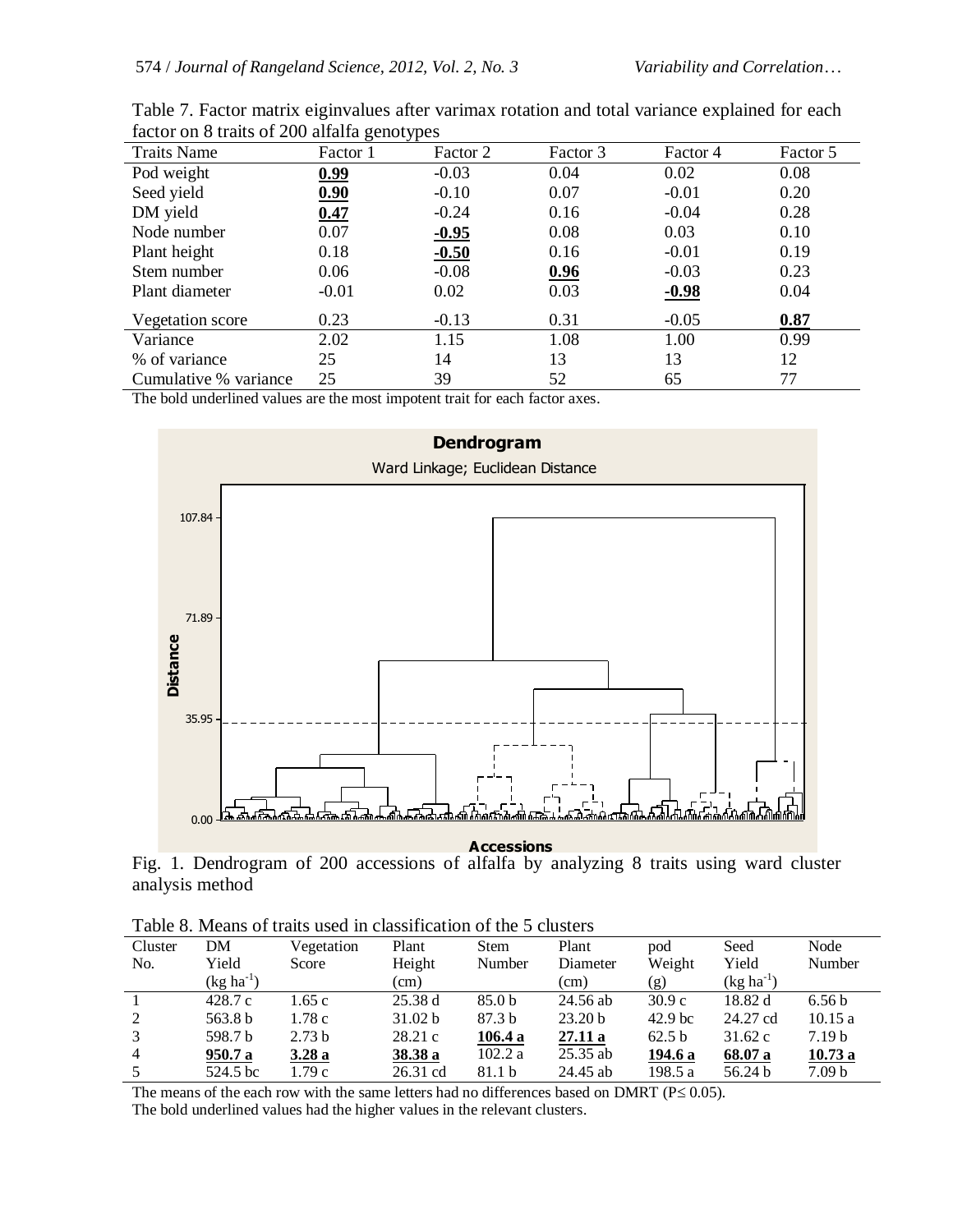## **References**

- Benabderrahim, M. A., Haddad, M. and Fercichi, A. 2009. Diversity of native lucerne (*Medicago sativa* L.) populations in south Tunisia. *Pakistan. Jour. Botany*. **41(6):** 2851-2861.
- Bolaños-Aguilar, E. D., Huyghe, C., Julier B. and Ecalle, C. 2000. Genetic variation for seed yield and its components in alfalfa (*Medicago sativa* L.) populations. Agronomie. **20:** 333–345.
- Bolaños-Aguilar, E. D., Huyghe, C., Ecalle, C., Hacquet, J., Julier, B. 2002. Effect of cultivar and environment on seed yield in alfalfa. Crop Science. **42:** 45-50.
- Davodi, M., Jafari, A. A., Assadian G. and Ariapour, A. 2011. Assessment of Relationships among yield and quality traits in alfalfa (*Medicago sativa*) under dryland farming system, Hamadan, Iran. *Jour. Rangeland Science*. **1(2):** 247-254. (In Persian).
- Falconer, D. S., MacKay, T. F. 1996. Introduction to Quantitative Genetics, 4th ed. John Wiley & Sons Inc., New York.
- Humphreys, M. O., 1991. A genetic approach to the multivariate differentiation of perennial ryegrass (*Lolium perenne* L.) populations. Heredity. **66:** 437-443.
- Huyghe, C., Julier, B., Bolaños-Aguilar, E. D., Ecalle, C., Hacquet, J. 2001. Effect of cultivar and environment on seed yield in alfalfa. Options Mediterraneennes. Serie A, No. **45:** 127-130.
- Jafari, A. A., 2010. Final report of project "genetic and breeding improved grass and legumes species". Register No. 4231. Publication of Research Institute of Forests and Rangelands, Tehran, Iran. (In Persian).
- Jafari, A., Nosrati Nigeh, M. and Haidari Sharifabadm, H. 2003. Comparison of yield, morphological and quality traits in 18 ecotypes and varieties of alfalfa (*Medicago sativa*) grown under irrigated and non-irrigated conditions. Proceeding of the VIIth International Rangelands congress, Durban, South Africa, pages 1403-1405. (In Persian).
- Mousavi, F., Heidari Sharifabadb, H. and Allahdoo, M. 2010. Investigation of genetic diversity in alfalfa ecotypes collection using multivariate analysis based on morphological traits. Plant Ecophysiology. **2:** 103-108. (In Persian).
- Mulitze, D., 2004. Agrobase Generation II. Users Manual. Agronomix Software Inc. Winnepeg MB.

http://www.agriconnection.com/id24.htm

- Peterson, R. K. D., S. D. Danielson, and L. G. Higley. 1992. Photosynthetic responses of alfalfa to actual and simulated alfalfa weevil (Coleoptera: Curculionidae) injury. Environ. Entomol. **21:** 501-507.
- Patterson, H. D. and Williams, E. R. 1976. A new class of resolvable incomplete block designs. Biometrika. **63:** 83-90.
- Riday, H. and Brummer, E. C. 2004. Relationships among biomass yield components within and between subspecies of alfalfa. Medicago Genetic Reports. **4:** 1-7.
- Rausch, H., 1964. The causes of infertility in lucerne (*Medicago media* Pers.). Investigations on correlations between factors determining seed yield, Z. Pflanzenzuecht. **51:** 141–166.
- [Sengul, S. a](http://ascidatabase.com/author.php?author=Suleyman%20Sengul&last=)nd [Sengul, M](http://ascidatabase.com/author.php?author=Meryem%20Sengul&last=). 2006. Determining relationships between seed yield and yield components in alfalfa.